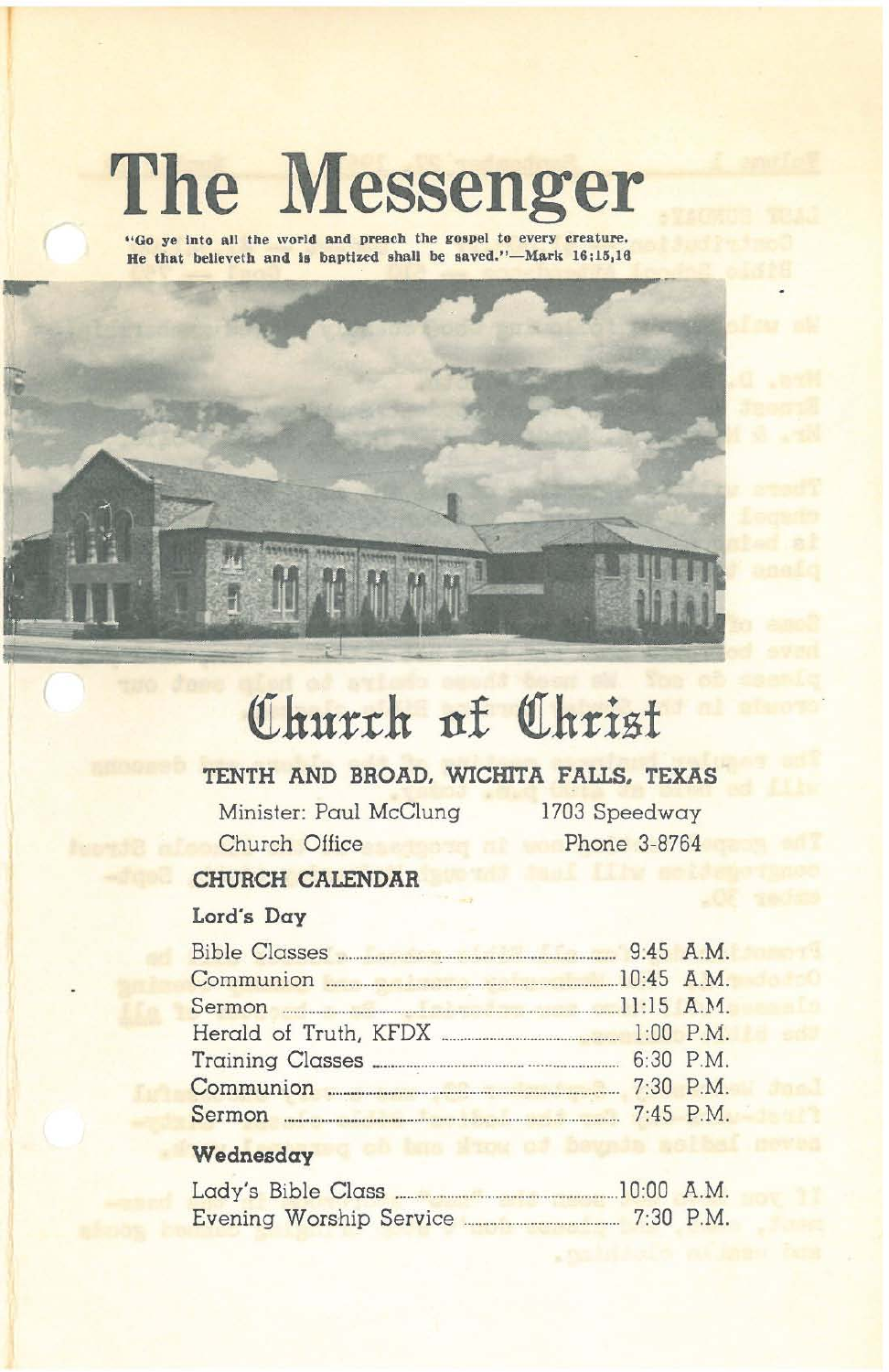$\sigma$ 

Volume 1 September 27. 1953 Number 12

LAST SUNDAY:

Contribution -  $$1,006.17$  Budget -  $$1,341.00$ <br>Bible School Attendance - 510 Goal - 750  $Bible School$  Attendance  $-510$ 

We welcome the following who recently placed membership;

Mrs. D. M. Allen. 1314 - 16th. Ernest E. Boothe, 3761st Student Squadron, SAFB. Mr. & Mrs. W. R. Bradford, 1107 Brook, Phone 3-0416.

There will be a meeting of all the zone leaders in the chapel on Monday night, October 5. This announcement is being made early so all zone leaders can make their plans to be present.

Some of our folding chairs seem to be missing. If you have borrowed some and have not returned them, will you please do so? We need these chairs to help seat our crowds in the Sunday morning Bible classes.

The regular business meeting of the elders and deacons will be held at 4:00 p.m. today.

The gospel meeting now in progress at the Lincoln Streel congregation will last through Wednesday night, September 30.

Promotion day for all Bible school classes will be October 4. The Wednesday evening and Sunday evening classes will have new material. Be a booster of all the Bible classes.

Last Wednesday, September 23, was a very successful first-work-day for the ladies' Bible class. Sixtyseven ladies stayed to work and do personal work.

If you have not seen the "new" storeroom in the basement, come, and please don't stop bringing canned goods and usable clothing.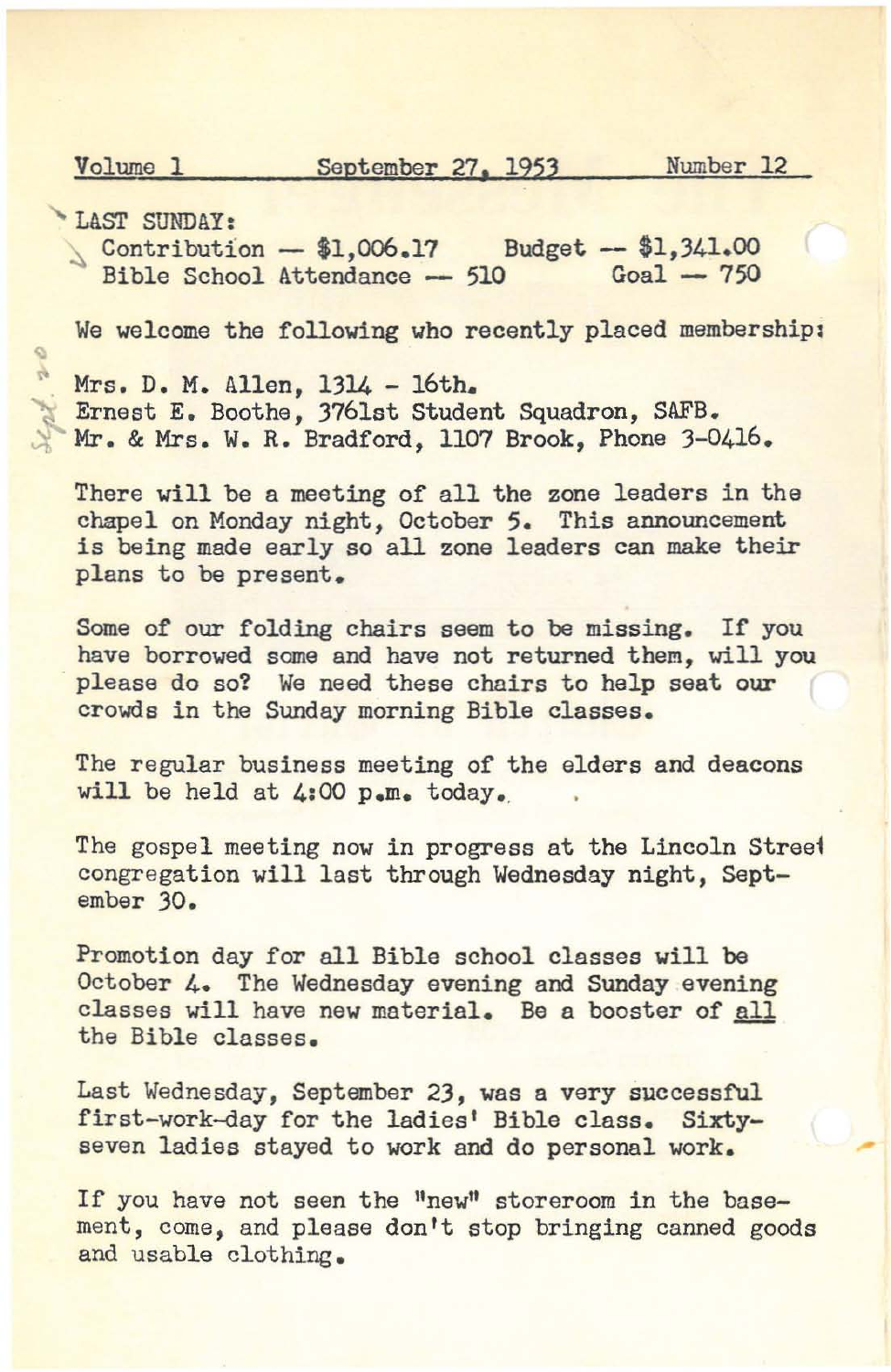The next work day for the ladies will be the second Wednesday of October -- the 14th.

Mrs. Gayle Oler of Boles Orphan Home, Quinlan, Texas, began teaching "TV Sunday School" this morning, September 27, at 10:30 a.m. on Channel 8, WFAA-TV. The program will follow the International Bible School Lesson outlines, and will be presented as a public service of WFAA-TV.

Don't forget our meeting October 18 -- 25. Brother Raymond Kelcy of Oklahoma City will be the guest preacher.

Burton Coffman sent us a very interesting report on his mission tours in Tokyo and other regions of Japan. He reports that there are members of the church at every meeting held. The letter is on the bulletin board read it.

We received a letter from Brother David Hadwin, missionary supported by the church, in Montevideo, Uruguay. The Hadwins have signed a contract to rent a building for one year with an option to rent it the second year. The building is in a prominent business location and has never been used. Having been built for business purposes the building has a full show window with a small ledge on the inner side. The Hadwins report they will use this for displaying tracts and Bible lessons. The building will seat between 60 and 100 on the first floor.

From the church-preference cards at Midwestern University we learned that there are approximately 70 students in school who are members of the church or prefer the church of Christ. We are holding devotional period on the campus each Tuesday, Thursday, and Saturday from 8:00 to 8:20 a.m. The first was held Friday morning, September 25.